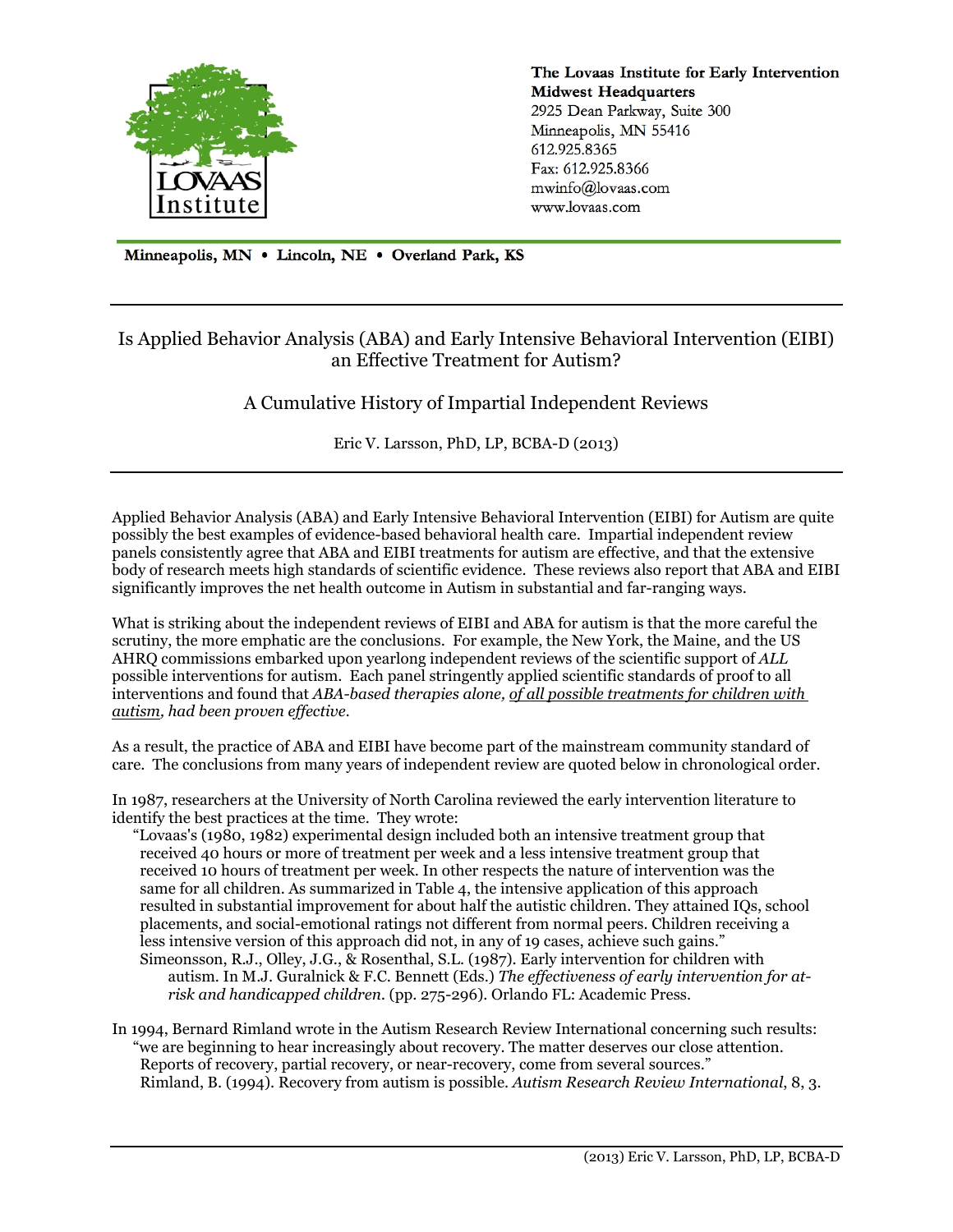- In the first Handbook of Autism and Pervasive Developmental Disorders, the researchers wrote: "During the past 10 years, behavioral interventions have become the predominant treatment approach for promoting the social, adaptive, and behavioral functioning of children and adults with autism. The sophistication of these strategies has increased substantially, reflecting advancements in technique and refinements in behavioral assessment."
	- Bregman, J.D. & Gerdtz, J. (1997). Behavioral Interventions. In D.J. Cohen & F.R. Volkmar, (Eds.), *Handbook of Autism and Pervasive Developmental Disorders* (pp. 606-630). New York: Wiley.
- The Autism Society of America, in their informational paper on ABA approaches, stated: "Properly designed and executed ABA programs contain many if not all of the components of effective treatment approaches found to be most successful in treating children with autism… Research and anecdotal evidence indicate that ABA programs produce comprehensive and lasting improvements in many important skill areas."
	- Autism Society of America (1998) Intensive Behavioral Intervention. Informational handout downloaded from www.autism-society.org

In 1998, Division 53 of the **American Psychological Association** (the Society for Clinical Child and Adolescent Psychology) conducted a Task Force on Empirically Supported Child Psychotherapy. For autism, they found:

"The literature on effective focal treatments in autism is plentiful and published in a variety of journals, in the fields of developmental disabilities, applied behavior analysis, and disciplinespecific journals. These studies generally consist of single-subject multiple-baseline designs or small sample treatment designs. Behavioral treatment approaches are particularly well represented in this body of literature and have been amply demonstrated to be effective in reducing symptom frequency and severity as well as in increasing the development of adaptive skills." (p. 168).

Rogers, S.J. (1998) Empirically supported comprehensive treatments for young children with autism. *Journal of Clinical Child Psychology,* 27, 168-179.

In 1999, the **US Surgeon General** issued a lengthy report on the Mental Health in America. In the section on autism, he concluded:

"Thirty years of research demonstrated the efficacy of applied behavioral methods in reducing inappropriate behavior and in increasing communication, learning, and appropriate social behavior."

- "A well-designed study of a psychosocial intervention was carried out by Lovaas and colleagues. Nineteen children with autism were treated intensively with behavior therapy for 2 years and compared with two control groups. Followup of the experimental group in first grade, in late childhood, and in adolescence found that nearly half the experimental group but almost none of the children in the matched control group were able to participate in regular schooling. Up to this point, a number of other research groups have provided at least a partial replication of the Lovaas model" (p. 164).
- Satcher, D. (1999). *Mental health: A report of the surgeon general.* U.S. Public Health Service. Bethesda, MD.

In 1999, the **New York State Department of Health** convened a panel of nationally regarded experts and consumers who were charged with evaluating the scientific evidence in support of all available treatments for autism. This panel produced a large monograph that exhaustively reviewed the evidence in support of each treatment. The New York State Department of Health then published a three-volume report based upon its extensive analysis of the available treatments. It also found that only ABA-based treatments had sufficient scientific support to merit endorsement. The three volumes include "The Technical Report," which contains the most complete information, including all the evidence tables from the articles reviewed, a full report of the research process, and the full text of all the recommendations. "The Report of the Recommendations" gives the background information, the full text of all the recommendations and a summary of the supporting evidence. "The Quick Reference Guide" gives a summary of background information and a summary of the major recommendations, and is also written in a less technical manner. Sample statements from the Quick Reference Guide follow. While this panel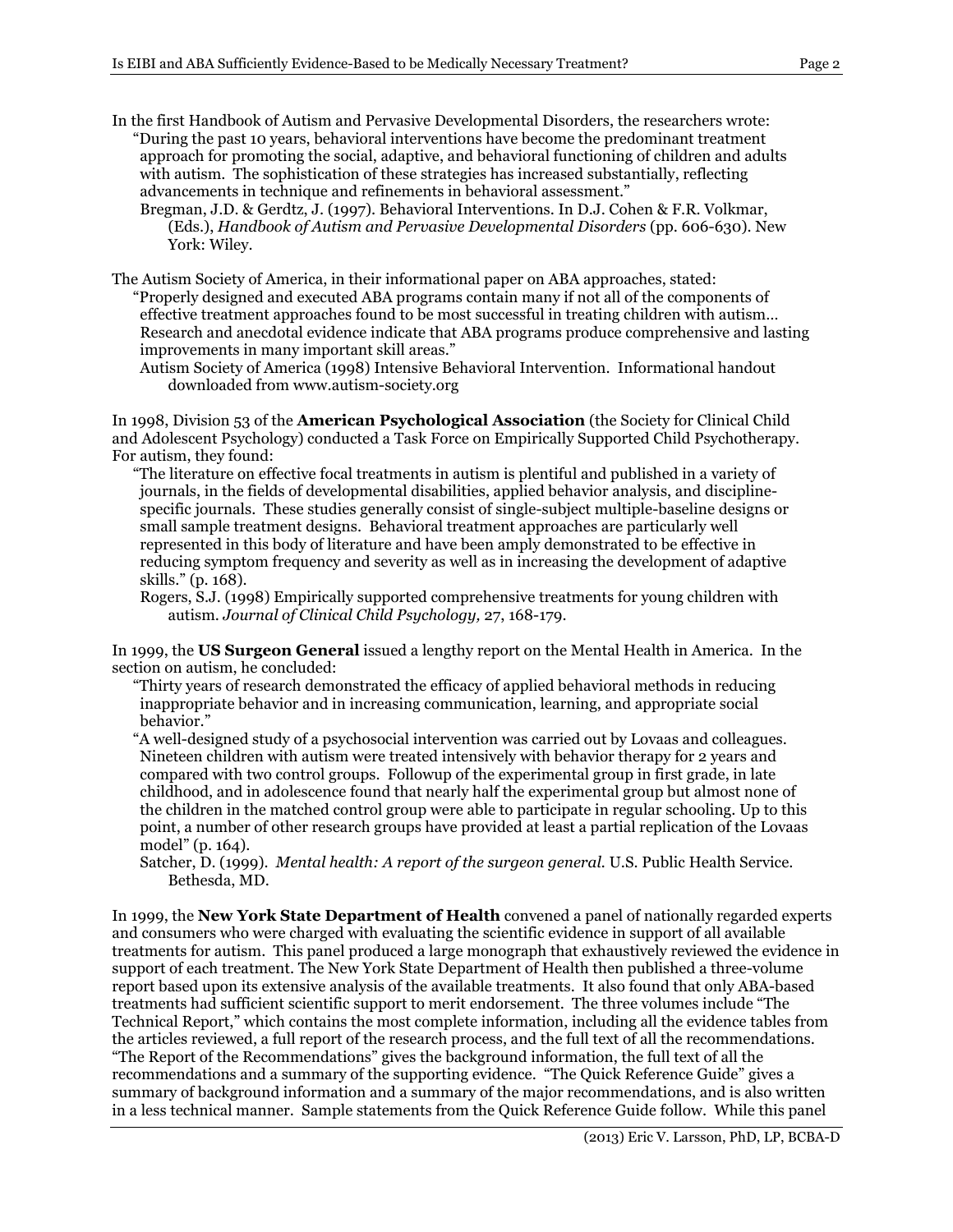found little support for most available treatments, their conclusion for ABA, after regarding the evidence of efficacy is:

"It is recommended that principles of applied behavior analysis (ABA) and behavior intervention strategies be included as important elements in any intervention program for young children with autism."

In contrast, their conclusions about a common treatment for autism, sensory integration therapy, is characteristic of their conclusions about all other treatments, to wit:

"No adequate evidence has been found that supports the effectiveness of sensory integration therapy for treating autism. Therefore, sensory integration therapy is not recommended as a primary intervention for young children with autism."

The New York Department of Health also concluded:

"[Based upon strong scientific evidence] it is recommended that principles of applied behavior analysis and behavior intervention strategies be included as an important element of any intervention program for young children with autism… [Based upon strong scientific evidence] it is recommended that intensive behavioral programs include as a minimum approximately 20 hours per week of individualized behavioral intervention using applied behavioral analysis techniques (not including time spent by parents)… It is recommended that all professional and paraprofessionals who function as therapists…receive regular supervision from a qualified professional with specific expertise in applied behavioral approaches… [Based upon strong scientific evidence] it is important to include parents as active participants in the intervention team to the extent of their interests, resources, and abilities… [Based upon strong scientific evidence] it is recommended that training of parents in behavioral methods for interacting with their child be extensive and ongoing and include regular consultation with a qualified professional…" (pp. 138-140).

New York State Department of Health Early Intervention Program. (1999). *Clinical Practice Guideline Report of the Recommendations for Autism/Pervasive Developmental Disorders*. New York State Department of Health, Albany, NY.

Also in 1999, a Practice Parameters Consensus Panel of the following Professional Organizations and Agencies was convened.

(American Academy of Neurology American Academy of Family Physicians American Academy of Pediatrics American Occupational Therapy Association American Psychological Association American Speech-Language Hearing Association Society for Developmental and Behavioral Pediatrics Autism Society of America National Alliance for Autism Research National Institute of Child Health & Human Development National Institute of Mental Health):

The practice parameters consensus panel on the diagnosis of autism stated that it was formed because:

"The press for early identification comes from evidence gathered over the past 10 years that intensive early intervention in optimal educational settings results in improved outcomes in most young children with autism, including speech in 75% or more and significant increases in rates of developmental progress and intellectual performance."

While the focus of this report was on diagnosis, the panel made a number of significant statements about the need for early and intensive treatment. For example:

"However, these kinds of outcomes have been documented only for children who receive 2 years or more of intensive intervention services during the preschool years. (page 440)"

"Autism must be recognized as a medical disorder, and managed care policy must cease to deny appropriate medical or other therapeutic care under the rubric of "developmental delay" or "mental health condition. (page 472)"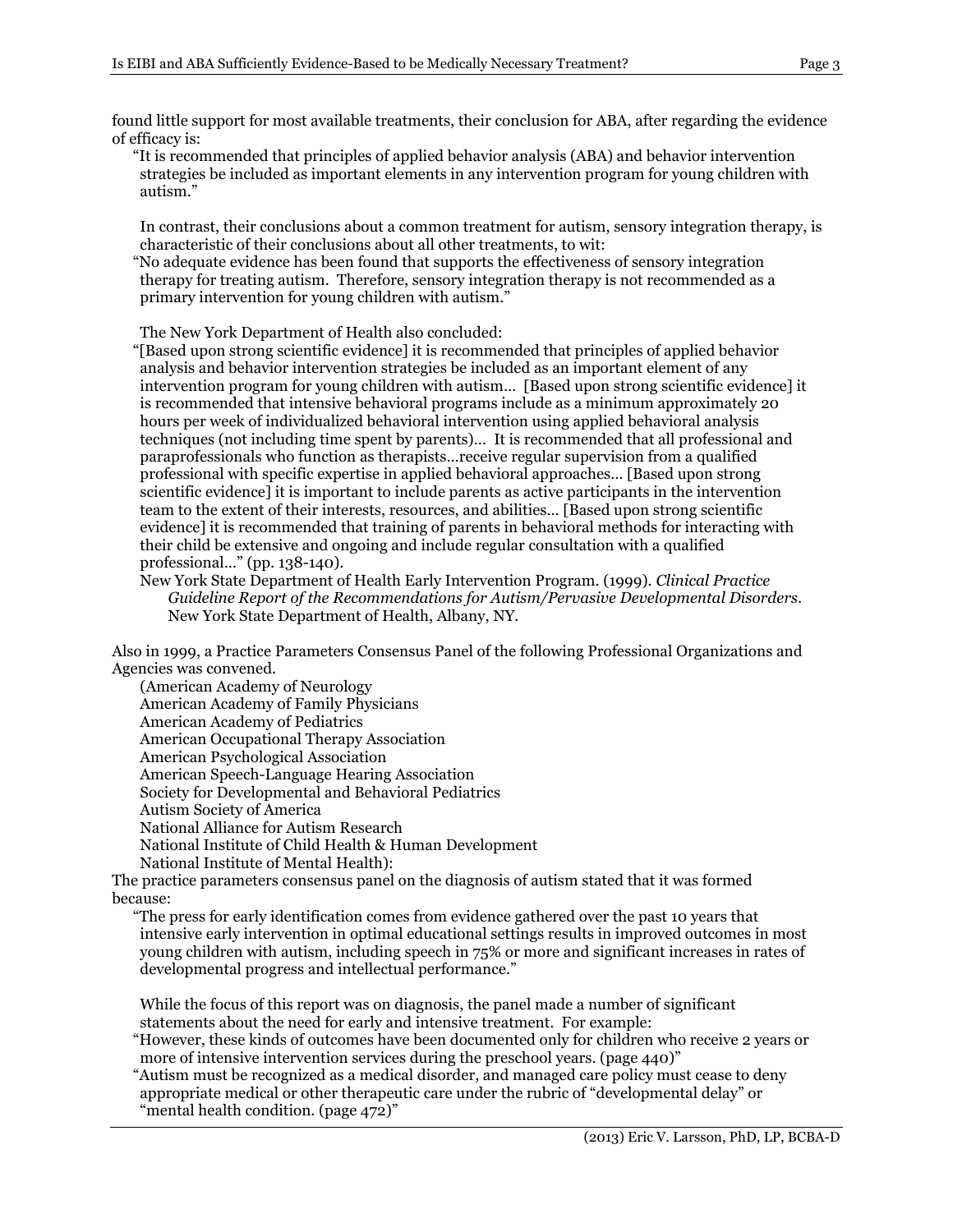"Existing governmental agencies that provide services to individuals with developmental disabilities must also change their eligibility criteria to include all individuals on the autistic spectrum, whether or not the relatively narrow criteria for Autistic Disorder are met, who nonetheless must also receive the same adequate assessments, appropriate diagnoses, and treatment options as do those with the formal diagnosis of Autistic Disorder. (page 472)" Filipek, P.A. et al. (1999). The screening and diagnosis of autistic spectrum disorders. *Journal of Autism and Developmental Disorders*. 29, 439-484.

A practice parameters panel of the **American Academy of Child and Adolescent Psychiatry** found:

"At the present time the best available evidence suggests the importance of appropriate and intensive educational interventions to foster acquisition of basic social, communicative, and cognitive skills related to ultimate outcome… Early and sustained intervention appears to be particularly important, regardless of the philosophy of the program, so long as a high degree of structure is provided. Such programs have typically incorporated behavior modification procedures and applied behavior analysis… These methods build upon a large body of research on the application of learning principles to the education of children with autism and related conditions… It is clear that behavioral interventions can significantly facilitate acquisition of language, social, and other skills and that behavioral improvement is helpful in reducing levels of parental stress." (p. 476).

- "Considerable time (and money) is required for implementation of such programs, and older and more intellectually handicapped individuals are apparently less likely to respond." (p. 515) Volkmar, F., Cook, E.H., Pomeroy, J., Realmuto, G. & Tanguay, P. (1999). Practice parameters for
- the assessment and treatment of children, adolescents, and adults with autism and other pervasive developmental disorders. *Journal of the American Academy of Child and Adolescent Psychiatry,* 38 (Supplement), 32s-54s.

In another year-long, exhaustive review, the **Maine Administrators of Services** for Children with Disabilities found:

- "Early interventionists should leverage early autism diagnosis with the proven efficacy of intensive ABA for optimal outcome and long-term cost benefit… (p. 29).
- "The importance of early, intensive intervention for children with autism cannot be overstated… Furthermore, early, intensive, effective intervention offers the hope of significant cost/benefit." (p. 6).
- "Over 30 years of rigorous research and peer review of applied behavior analysis' effectiveness for individuals with autism demonstrate ABA has been objectively substantiated as effective based upon the scope and quality of science." (p. 29).
- Maine Administrators of Services for Children with Disabilities (2000). *Report of the MADSEC Autism Task Force.* MADSEC, Manchester, ME.

In an extensive report on the facts of litigation by parents who were seeking health-care funding in **British Columbia, the Supreme Court** made the following conclusions. In a subsequent ruling, the Court found that it was more appropriate for the executive to set policy than to have it imposed upon them by the courts, but its conclusions on the facts remain:

- "What children experience in their early years will shape the rest of their lives. We now know from research in a variety of sectors, that children's early brain development has a profound effect on their ability to learn and on their behaviour, coping skills and health later in life." "Research also indicates that intensive early behavioural intervention with children with autism
- can make a significant difference in their ability to learn and keep pace with their peers. With the intervention many children with autism will make considerable gains by grade one."
- "[1] These words embody the philosophy underlying the Ontario Government's "Intensive Early Intervention Program For Children With Autism" commenced in 1999, and numerous programmes undertaken in other provinces, the United States and several countries."
- " $[156]$  The Crown discriminates against the petitioners contrary to s. 15(1) by failing to accommodate their disadvantaged position by providing effective treatment for autism. It is beyond debate that the appropriate treatment is ABA or early intensive behavioural intervention." Auton et al. v. AGBC. (2000). British Columbia Supreme Court 1142.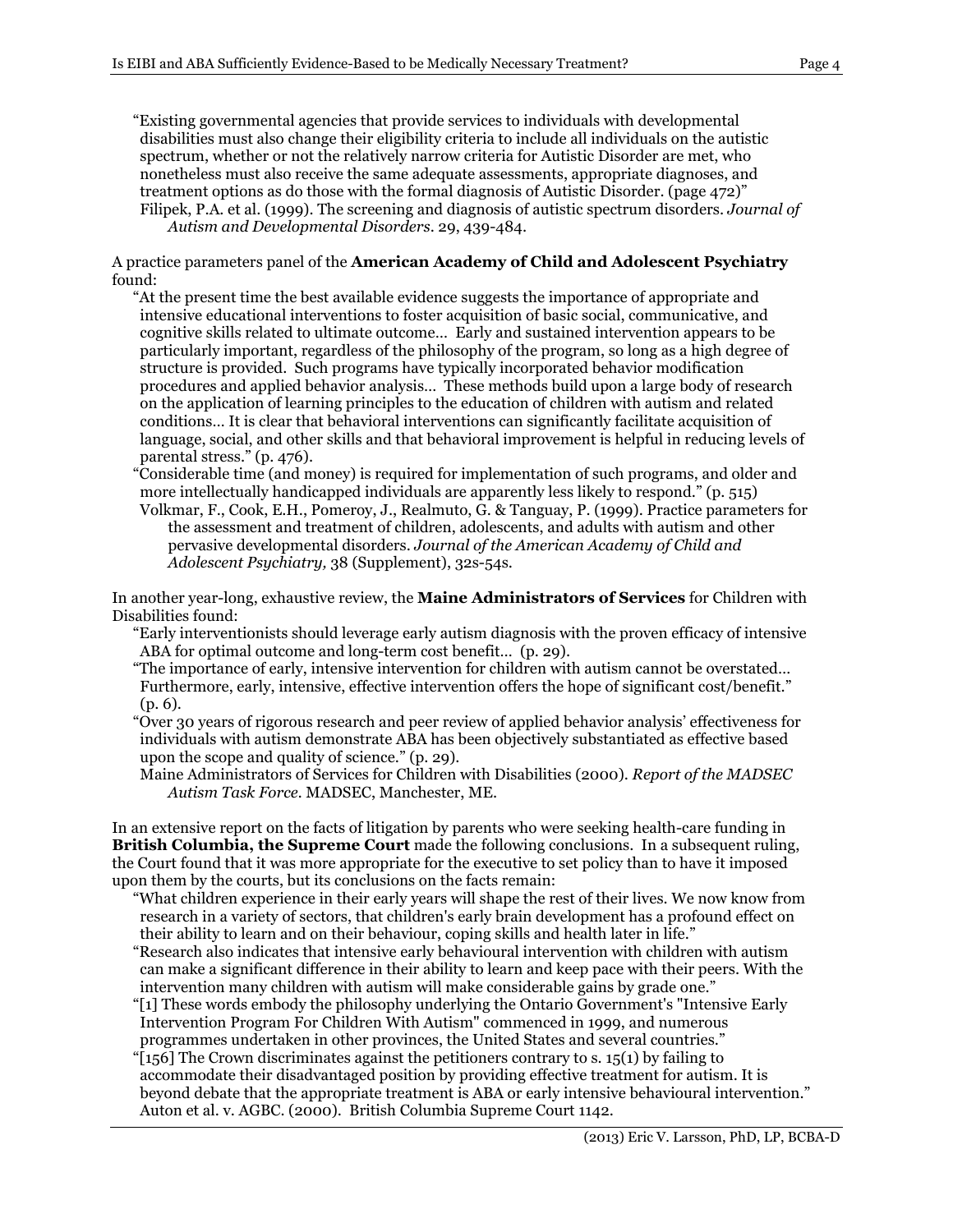In 2001, the **American Academy Of Pediatrics** issued a policy statement entitled, "The Pediatrician's Role in the Diagnosis and Management of Autistic Spectrum Disorder in Children." The AAP regularly issues policy statements to guide and define the child health care system. The more recent AAP Clinical Report is also cited below. This policy statement from 2001 is included to help illustrate that the general professional consensus on the evidence for intensive early intervention had begun to turn by this earlier date. This policy statement is accompanied by a lengthy technical report. In both papers, the AAP clearly defines accepted treatments as behavioral interventions, and draws heavily on the ABA literature to support their findings. For example, in the introduction to the treatment section, the AAP makes two central statements, as follows:

- "There is a growing body of evidence that intensive early intervention services for children in whom autism is diagnosed before 5 years of age may lead to better overall outcomes… Behavioral training, including teaching appropriate communication behaviors, has been shown to be effective in decreasing behavior problems and improving adaptation." (pp. 8-10).
- "Currently accepted strategies are to improve the overall functional status of the child by enrolling the child in an appropriate and intensive early intervention program that promotes development of communication, social, adaptive, behavioral, and academic skills; decrease maladaptive and repetitive behaviors through use of behavioral and sometimes pharmacologic strategies… Early diagnosis resulting in early, appropriate, and consistent intervention has also been shown to be associated with improved long-term outcomes… Behavioral training, including communication development, has been shown to be effective in reducing problem behaviors and improving adaptation." (p.1223).
- American Academy of Pediatrics (2001). Policy Statement: The Pediatrician's Role in the Diagnosis and Management of Autistic Spectrum Disorder in Children (RE060018) *Pediatrics*, 107, 1221-1226.

In the more detailed accompanying technical report, the AAP states:

"There is a growing body of evidence that intensive early intervention services for children in whom autism is diagnosed before  $5$  years of age may lead to better overall outcomes. (page 8)  $\degree$ 

The most heavily emphasized treatment strategy in the technical report is "behavioral management," about which the AAP states:

"One of the mainstays of the management of ASD in children at any age is the implementation of behavioral training and management protocols at home and at school. Behavioral management must go hand-in-hand with structured teaching of skills to prevent undesirable behavior from developing. Behavioral training, including teaching appropriate communication behaviors, has been shown to be effective in decreasing behavior problems and improving adaptation. (page 10)" Committee on Children With Disabilities (2001). Technical Report: The Pediatrician's Role in the Diagnosis and Management of Autistic Spectrum Disorder in Children. *Pediatrics*, 107, e85.

The **National Research Council** convened a panel of perhaps the most well recognized national experts in the treatment of autism. The United States Department of Education commissioned the National Research Council to provide input into the controversy circling around the press for school funding for behavior therapy and early intervention. In turn the National Research Council engaged the services of a large number of respected researchers in the field of autism. This panel was also charged with integrating the scientific literature and creating a framework for evaluating the scientific evidence concerning the effects and distinguishing features of the various treatments for autism. The resulting report clearly focused on ABA-based interventions. For example, the chapter on "comprehensive programs" identifies ten "well-known model approaches," all of which are ABAbased. A sample of the many statements, upon which it can be fairly said that the primary focus of the book is on ABA-based treatment, are offered here:

"There is general agreement across comprehensive intervention programs about a number of features of effective programs… The consensus across programs is generally strong concerning the need for: early entry into an intervention program… Overall, effective programs are more similar than different in terms of levels of organization, staffing, ongoing monitoring, and the use of certain techniques, such as discrete trials, incidental learning, and structured teaching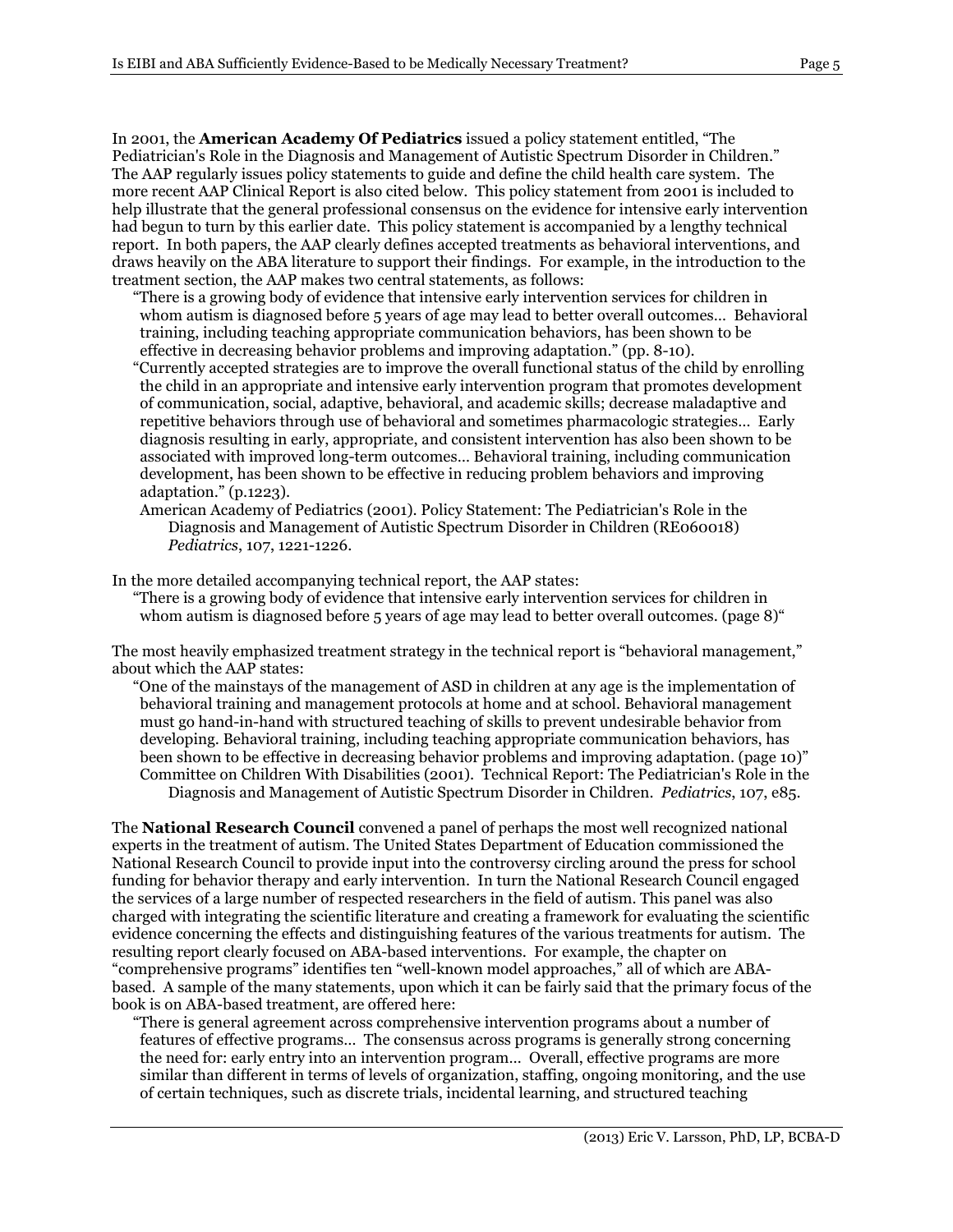periods… there is substantial research supporting the effectiveness of many specific therapeutic techniques and of comprehensive programs in contrast to less intense, nonspecific interventions."

- "There is now a large body of empirical support for more contemporary behavioral approaches using naturalistic teaching methods that demonstrate efficacy for teaching not only speech and language, but also communication… Some advantages of the behavioral research on teaching social skills have been the measurement of generalization and maintenance, attention to antecedents and consequences, and use of systematic strategies to teach complex skills by breaking them down into smaller, teachable parts." (p. 53).
- "Outcomes of discrete trial approaches have included improvements in IQ scores, which are correlated with language skills, and improvements in communication domains of broader measures… Behavioral interventions use the powerful tools of operant learning to treat symptoms of autism spectrum disorders. (p. 53).
- "Early research on the benefits of applied behavior analysis by Lovaas and his colleagues (1973) showed that children with autism who returned to a home prepared to support their learning maintained their treatment gains better than children who went to institutional settings that failed to carry over the treatment methods. (page 35)"
- "There is now a large body of empirical support for more contemporary behavioral approaches using naturalistic teaching methods that demonstrate efficacy for teaching not only speech and language, but also communication. (page 53)"
- "Behavioral interventions use the powerful tools of operant learning to treat symptoms of autism spectrum disorders. (page 68)"
- "Some advantages of the behavioral research on teaching social skills have been the measurement of generalization and maintenance, attention to antecedents and consequences, and use of systematic strategies to teach complex skills by breaking them down into smaller, teachable parts. Some drawbacks of traditional behavioral approaches are the complex data systems that often accompany them and that may impede their use in more typical settings, as well as the lack of training in their use that most staff members on early childhood teams receive. (page 72)"
- The conclusions and recommendations of the report revolve around how to set up easily accessible funding and training for more teachers. While the report clearly endorses school department funding for intensive early intervention with behavior therapy, it also suggests that health-care based funding, such as the U.S. Medicaid program would also be appropriate:
- "A state fund for intensive intervention, or more systematic use of Medicaid waivers or other patterns of funding currently in place in some states, should be considered. (page 224)" National Research Council (2001). *Educating Children with Autism, Committee on Educational Interventions for Children with Autism*, Division of Behavioral and Social Sciences and Education, Washington, D.C.: National Academy Press.

A review by **Mayo Clinic and Harvard** pediatricians found:

"The weight of currently available scientific evidence, however, indicates that ABA should be viewed as the optimal, comprehensive treatment approach in young children with ASD." Barbaresi, W.J., Katusic, S.K., & Voigt, R.G. (2006). Autism: A review of the state of the science for pediatric primary health care clinicians. *Archives of Pediatric and Adolescent Medicine*, 160. 1167-1175.

The Department of Health Policy, Management and Evaluation of the **University of Toronto**, ON found:

"Under our model parameters, expansion of IBI to all eligible children represents a cost-saving policy whereby total costs of care for autistic individuals are lower and gains in dependency-free life years are higher." (page 136).

Motiwala, S.S., Gupta, S., Lilly, M.D., Ungar, W.J., & Coyte, P.C. (2006). The cost-effectiveness of expanding intensive behavioural intervention to all autistic children in Ontario. Healthcare Policy, 1, 135-151.

The **Hawaii Department of Health** Empirical Basis to Services Task Force found: "These results are quite promising in terms of effect size, although it should be noted that the outcome variables for these studies mainly involved reductions in the frequency of autistic

behaviors or increases in social communication or other forms of social exchange (e.g., turn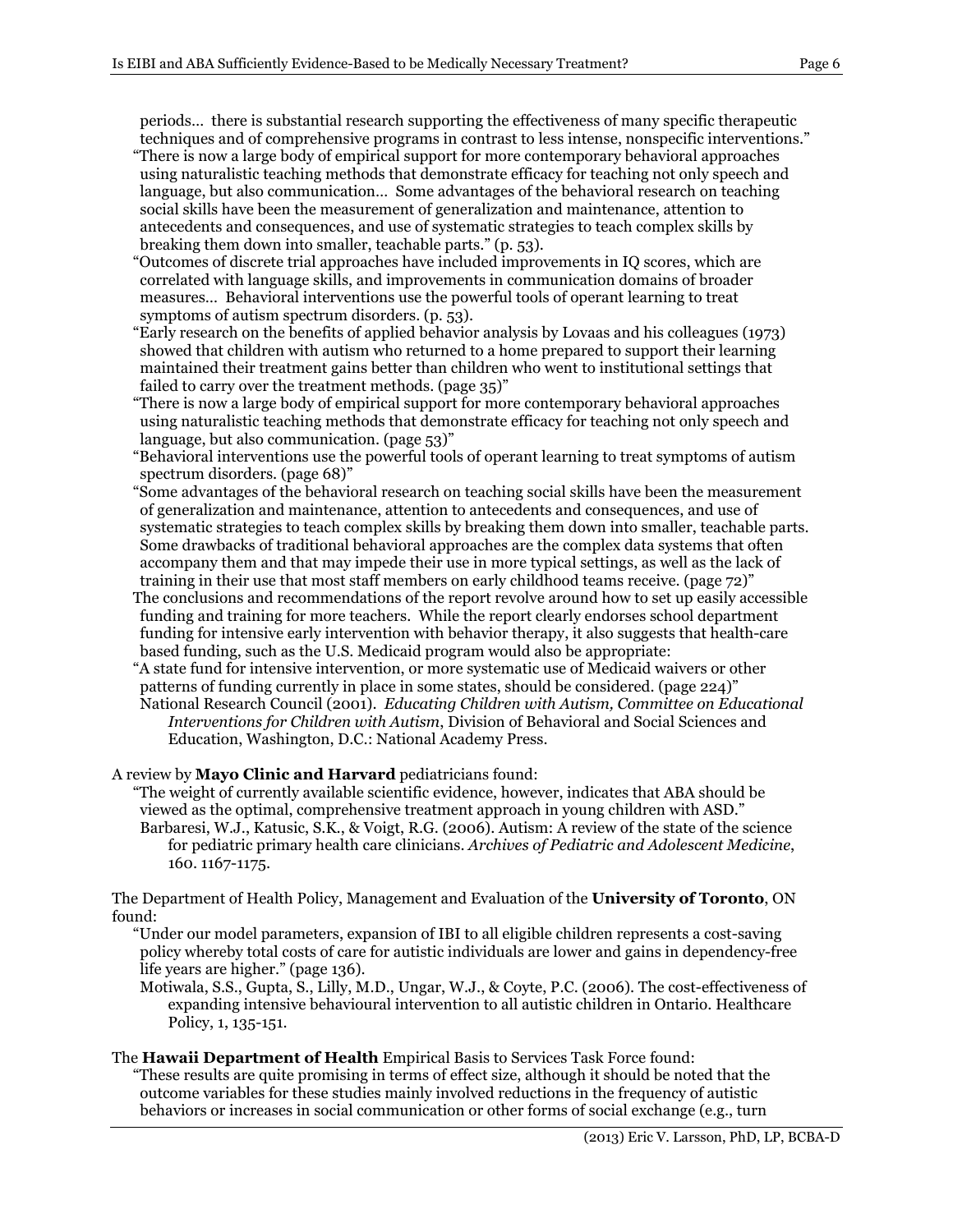taking). None of these studies claimed that children were autism free following the intervention programs. Nevertheless, these findings represent an extraordinary improvement over the evidence base for interventions for autistic spectrum disorders in the previous Biennial Report."

- "Two treatment families demonstrated Best Support. Intensive Behavioral Treatment was successful in three (3) studies, beating alternative treatments in two (2) of those, and beating a no-treatment control in one (1). Likewise, Intensive Communication Training was also successful in three (3) studies, beating alternative treatments in two (2) of those, and beating a no-treatment control in one (1) study. …The shape of the profile suggests that all successful treatments for autistic spectrum disorders involve teaching communication skills and modeling of appropriate communication or other behaviors. Other strategies include training in non-verbal communication (social skills), teaching parents and teachers to praise desired behaviors, and the setting of goals paired with the intensive rehearsal and reinforcement of behaviors consistent with those goals (i.e., discrete trial training)." (pp. 16-19).
- Chorpita, B.F. & Daleiden, E.L. (2007). 2007 Biennial report: Effective psychosocial interventions for youth with behavioral and emotional needs. Child and Adolescent Mental Health Division, Honolulu: Hawaii Department of Health.

## The **California Blue Ribbon Commission** on Autism found:

- "Early identification and intervention for ASD is critical for children to reach their full potential and reduce their level of disability and dependence. Although the outcomes of interventions and treatment for ASD vary with each child, there is widespread agreement in the field based on a large body of research that it is important for children with ASD to receive intensive interventions during early childhood. (page 26)"
- "Children with ASD who have improved functioning as a result of early intervention services may have less intensive and costly service needs for the rest of their lives, thereby reducing hardships on families and costs for systems of care to serve these individuals during adulthood. For this reason, investments in early identification and intervention services are considered an important, cost‐effective approach for society. (page 27)"
- "Health plans may deny services for ASD for reasons related to medical necessity that are at odds with medical science. For example, some plans have denied ASD interventions on the basis that ASD is a disorder of brain development that is present from birth and therefore not amenable to medical treatments or interventions. This ruling by some health plans seems to contradict the numerous and mounting scientific evidence that ASD may be associated with multiple factors, usually become evident in the second or third year of life, are frequently associated with demonstrable changes in brain function, and appear to be caused by the interactions of genetic and environmental factors. (page 33)"
- "Another reason for denial of services by some health plans is that ASD is a chronic disorder and therefore not amenable to acute treatments or cure. Such reasoning seems at odds with the coverage that health plans routinely provide for numerous other chronic illnesses (such as diabetes and congestive heart failure) that are also frequently incurable. Thus, the frequent denial of these services for ASD by some health plans may be inconsistent both with current scientific evidence a well as with the standards and approaches applied to other illnesses and medical conditions. (page 34)"

The report specifically addresses the value of ABA:

- "Behavioral interventions that include pivotal response therapy, applied behavioral analysis, and directed response interventions have also proven therapeutic value in the treatment of ASD. (page  $(34)$ "
- "There is also compelling evidence that many children with ASD can respond to and improve with intensive behavior modification therapy. Although the exact mechanism of action is the subject of ongoing research, there is evidence of improved brain plasticity in children with autism as the result of early interventional therapy. (page 39)"
- "Often this therapy is provided in the home environment and may require multiple professionals working simultaneously with the child and the family for up to 40 or more hours per week. The duration of these services varies widely, but most children with ASD will require early intensive behavior intervention for a minimum of several years as well as ongoing interventions and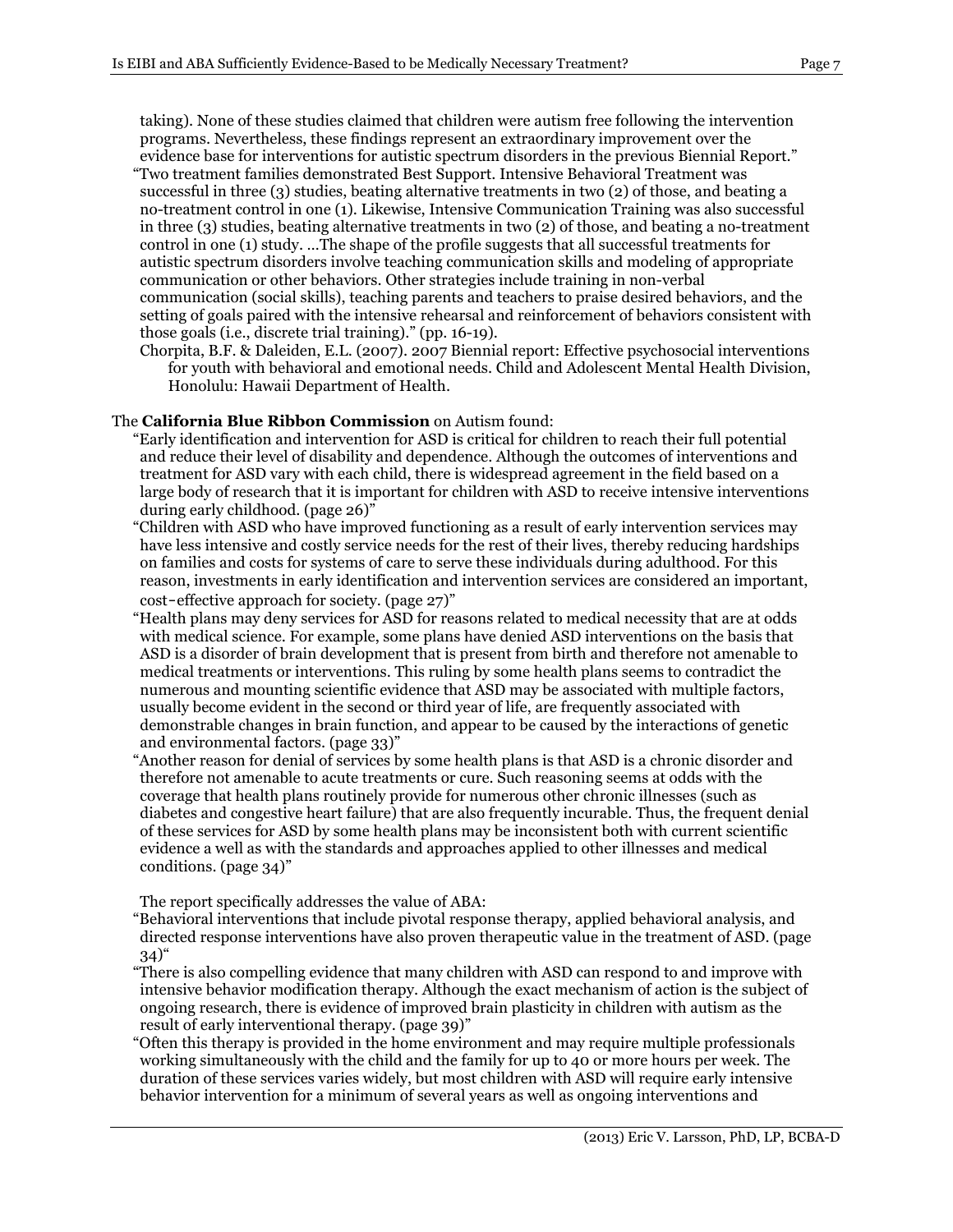supports throughout their lifetimes. In addition, parent education is recommended so that intervention may be ongoing throughout the child's waking hours. (pages 39-40)" The California Legislative Blue Ribbon Commission on Autism (2007). *Report: An Opportunity* 

*to Achieve Real Change for Californians with Autism Spectrum Disorders*. Sacramento, CA: The Legislative Office Building (HTTP://senweb03.sen.ca.gov/autism).

In a second Clinical Report of the American Academy Of Pediatrics Council on Children With Disabilities: Management of children with autism spectrum disorders, the overall impact is inescapable: Children with autism are best treated by continuous, integrated behavior therapy throughout their daily lives, and can make great gains when treated so. The definitive research cited is for the ABA research. By contrast this report also clearly cites the nonbehavioral interventions that have insufficient evidence to support them, or may even be harmful. The report also clearly reviews the critical variables of effective intensive early intervention. For example, the AAP makes the following central statement about Applied Behavior Analysis (ABA):

"The effectiveness of ABA-based intervention in ASDs has been well documented through 5 decades of research by using single-subject methodology and in controlled studies of comprehensive early intensive behavioral intervention programs in university and community settings. Children who receive early intensive behavioral treatment have been shown to make substantial, sustained gains in IQ, language, academic performance, and adaptive behavior as well as some measures of social behavior, and their outcomes have been significantly better than those of children in control groups. (pg. 1164)"

- Then, regarding specific behavioral interventions, the AAP makes the following statements: "DTT methods are useful in establishing learning readiness by teaching foundation skills such as attention, compliance, imitation, and discrimination learning, as well as a variety of other skills.  $($ pg.  $1164)$ "
- "Naturalistic behavioral interventions, such as incidental teaching and natural language paradigm/ pivotal response training, may enhance generalization of skills. (pg. 1164)"
- "Functional assessment is a rigorous, empirically based method of gathering information that can be used to maximize the effectiveness and efficiency of behavioral support interventions. (pg. 1164)"
- "A variety of approaches have been reported to be effective in producing gains in communication skills in children with ASDs. Didactic and naturalistic behavioral methodologies (e.g., DTT, verbal behavior, natural language paradigm, pivotal response training, milieu teaching) have been studied most thoroughly. (pg. 1165)"
- "Traditional, low-intensity pull-out service delivery models often are ineffective, and speechlanguage pathologists are likely to be most effective when they train and work in close collaboration with teachers, support personnel, families, and the child's peers to promote functional communication in natural settings throughout the day. (pg. 1165)"
- "There is some objective evidence to support traditional and newer naturalistic behavioral strategies and other approaches to teaching social skills. (pg. 1165)"
- "Proponents of behavior analytic approaches have been the most active in using scientific methods to evaluate their work, and most studies of comprehensive treatment programs that meet minimal scientific standards involve treatment of preschoolers using behavioral approaches. (pg. 1166)"
- "Three studies that compared intensive ABA programs (25–40 hours/week) to equally intensive eclectic approaches have suggested that ABA programs were significantly more effective. (pg. 1166)"
- "It is now recognized that parents play a key role in effective treatment. Physicians and other health care professionals can provide support to parents by educating them about ASDs; providing anticipatory guidance; training and involving them as cotherapists; (pg 1174)" Myers, S.M., Johnson, C.P. & the American Academy of Pediatrics Council on Children With

Disabilities, (2007). Management of children with autism spectrum disorders. *Pediatrics*. 120, 1162–1182. Available online at

http://aappolicy.aappublications.org/cgi/reprint/pediatrics;120/5/1162.pdf. Accessed November 27, 2007.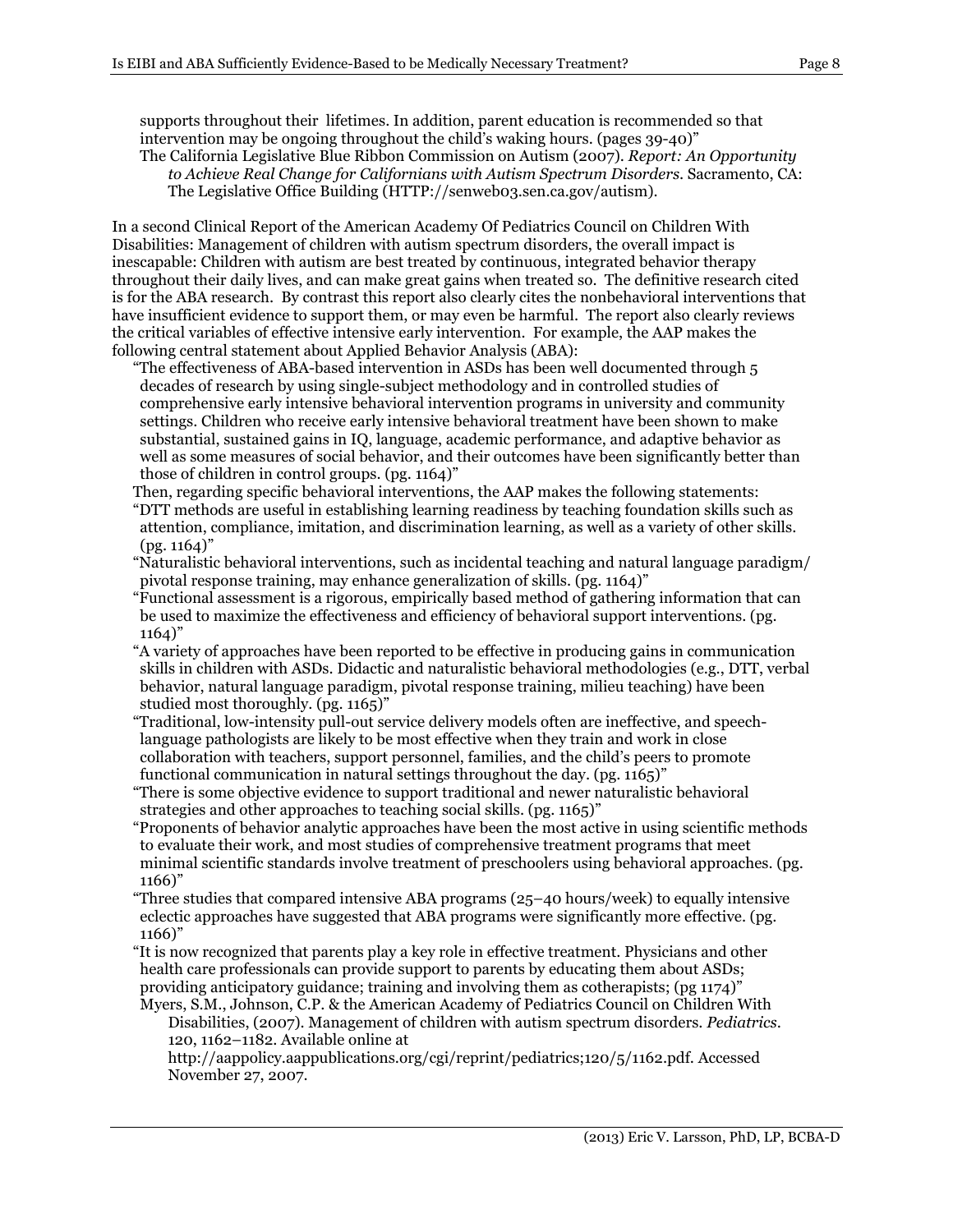In a second review, the Division 53 of the **American Psychological Association** Task Force on Empirically Supported Child Psychotherapy again found:

- "Randomized controlled trials have demonstrated positive effects in both short-term and longer term studies. The evidence suggests that early intervention programs are indeed beneficial for children with autism, often improving developmental functioning and decreasing maladaptive behaviors and symptom severity at the level of group analysis… Lovaas's treatment meet Chambless and colleague's criteria for 'well-established'" (p. 8).
- "Across all the studies we cited, improvements in language, communication, and IQ, and reduction in severity of autism symptoms indicate that the core symptoms of autism appear malleable in early childhood." (p. 30).
- Report for Division 53 of the American Psychological Association (the Society for Clinical Child and Adolescent Psychology): Rogers, S.J., & Vismara, L.A. (2008). Evidence-based comprehensive treatments for early autism. *Journal of Clinical Child and Adolescent Psychology*. 37, 8-38.

While the common finding is that one third to one half of the children dramatically outperform controls, there is also evidence that a subset even reach typical levels of functioning. These results are important to note, because the results of these studies are not that the children are scoring barely higher than the controls. Instead, the results are clinically significant in that a substantial number of the children are reaching socially important levels of functioning. For example in a review of children referred to a number of leading comprehensive medical evaluation clinics throughout the Northeastern US, a review by pediatricians and psychologists compared a group of such "optimal outcome" (OO) children with a group of typical children, and with a group of "high functioning autism" (HFA) children, at least three years after treatment had concluded. They found:

"The pattern of test results was consistent across all measures: On all measures, the typicallydeveloping children had the highest average scores, followed by the optimal-outcome group, and the HFA group showed the lowest level of functioning on all tasks. Additionally, the optimal outcome group, as a whole, scored within the normal range on all tasks and only the highfunctioning ASD group scored in the impaired range on some of the standardized tests. The OO group also scored lower than the typically developing group (but well within the average range) on parent ratings of attention problems, atypical behavior, and depression. On the numerous other tasks that we used to assess these groups, the children in the optimal-outcome group were statistically indistinguishable from their typically developing peers. In sum, we appear to have found a group that, with the possible exception of some very subtle pragmatic deficits, is currently functioning at the same level as their typically developing peers, and we are continuing to follow this group."

Helt, M., Kelley, E., Kinsbourne, M., Pandey, J., Boorstein, H., Herbert, M., & Fein, D. (2008). Can children with autism recover? If so, how? *Neuropsychology Review*. 18, 339-366.

## The **NIMH (National Institute of Mental Health)** states:

"Among the many methods available for treatment and education of people with autism, applied behavior analysis (ABA) has become widely accepted as an effective treatment. …The basic research done by Ivar Lovaas and his colleagues at the University of California, Los Angeles, calling for an intensive, one-on-one child-teacher interaction for 40 hours a week, laid a foundation for other educators and researchers in the search for further effective early interventions to help those with ASD attain their potential."

National Institute of Mental Health (2008). Autism Spectrum Disorders: Pervasive Developmental Disorders. NIH Publication no. 08-5511.

### A review by US and British pediatricians in **the Lancet** found:

"The most well researched treatment programmes are based on principles of applied behaviour analysis. Treatments based on such principles represent a wide range of early intervention strategies for children with autism—from highly structured programmes run in one-on-one settings to behaviourally based inclusion programmes that include children with typical development. The first types of behavioural treatment programmes developed and examined were very structured, intensive, one-on-one programmes called discrete trial training, which were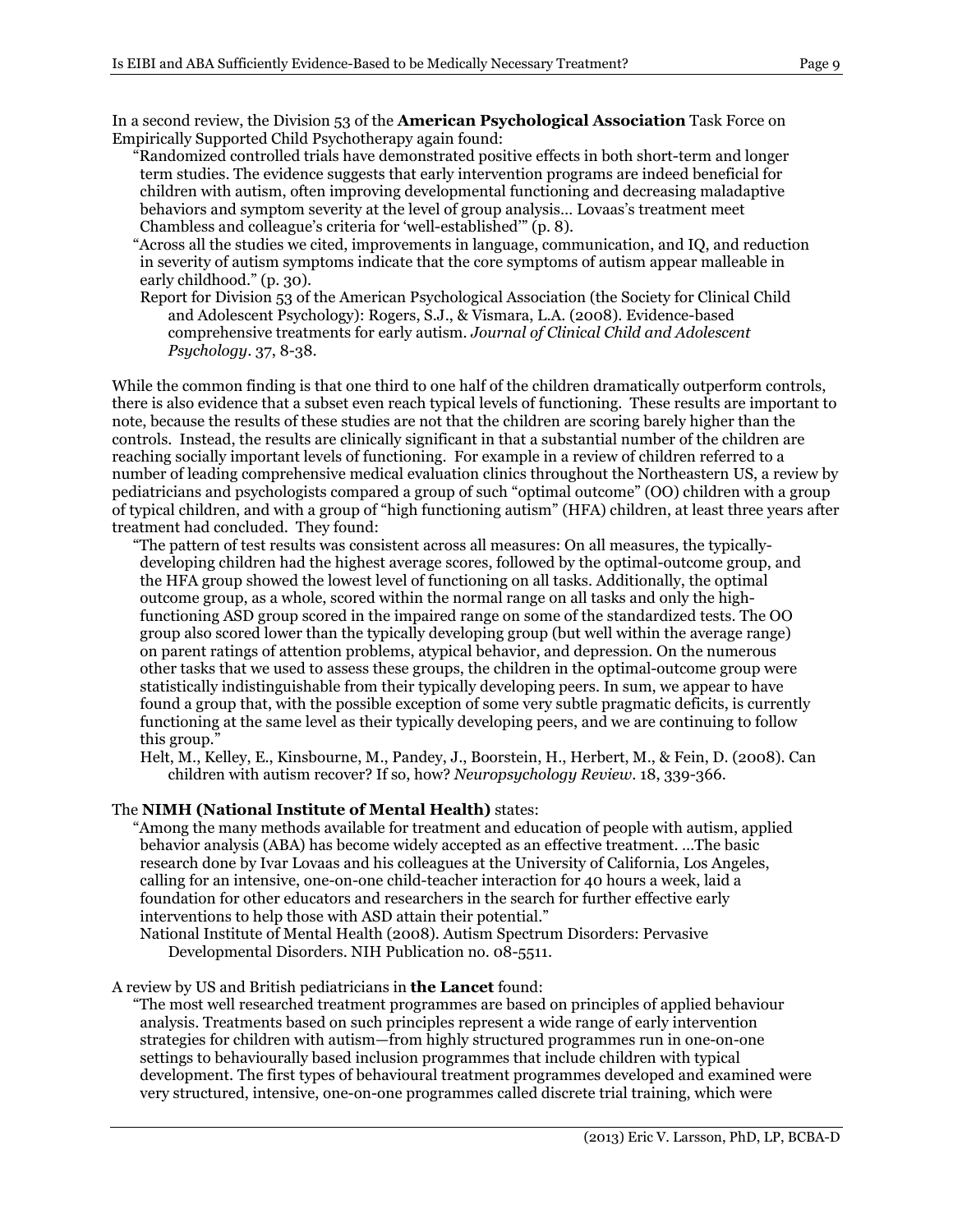highly effective for up to half of children enrolled in four randomised clinical trials and six studies with closely matched comparison groups done in the past 20 years."

"These intensive programmes are expensive, and children have difficulty generalising the information from a very structured session to group and community settings. Less structured, more naturalistic behavioural programmes have been developed, such as pivotal response training and incidental teaching. In individual and nonrandomised group studies, researchers noted that about half of children have good outcomes in these types of programmes. Presently, even structured sessions typically include naturalistic methods for increasing generalisation and maintenance. A combination of these behavioural methods is more effective than is usual care for improvement of outcomes for children with autism. Parent-mediated interventions have been shown in controlled studies to be an important aspect of intervention. Investigators identified that generalisation and maintenance of behaviour changes were improved when parents were trained in highly structured behavioural methods. As behavioural programming for children with autism evolved from teaching one behaviour at a time to a broadened focus of increasing general motivation and responsiveness, parent education also began to change. Parents were taught naturalistic strategies that were easier to use in the home, needed fewer hours of training, increased both leisure and teaching time, and improved parent satisfaction and enjoyment of the treatment."

Levy, S.E., Mandell, D.S., & Schultz, R.T. (2009). Autism. *Lancet*. 374, 1627-1638.

A subsequent review by the **Hawaii Department of Health** Empirical Basis to Services Task Force again found:

- "The best support favored Intensive Behavioral Treatment and Intensive Communication Training, although the effect sizes were relatively small. Both of these treatment approaches were rated as highly trainable, tested among youths of various ethnic backgrounds, in various format types (e.g., individual and group) and settings (e.g., school, clinic, home, and community), as well as by different therapist types (e.g., prebachelor's-level therapists, master's-level therapists, and doctors). The duration of both Level 1 treatments was at least a year. Another promising characteristic of these two approaches is that they were both tested on boys as young as one and two years old."
- Chorpita, B.F. et al. (2011). Evidence-based treatments for children and adolescents: An updated review of indicators of efficacy and effectiveness. *Clinical Psychology Science and Practice*. 18, 154-172.

A review by the **US Agency for Health Care Research and Quality** found that ABA and EIBI had sufficient evidence to support a recommendation for practice:

"Evidence supports early intensive behavioral and developmental intervention, including the University of California, Los Angeles (UCLA)/Lovaas model and Early Start Denver Model (ESDM) for improving cognitive performance, language skills, and adaptive behavior in some groups of children. …Evidence suggests that interventions focusing on providing parent training and cognitive behavioral therapy (CBT) for bolstering social skills and managing challenging behaviors may be useful for children with ASDs to improve social communication, language use, and potentially, symptom severity."

But further, by comparison, the AHRQ also reviewed all alternative available treatments. They reached clearly negative conclusions about all other treatments that are currently widely covered by insurance policies:

- "No current medical interventions demonstrate clear benefit for social or communication symptoms in ASDs. …Little evidence is available to assess other behavioral interventions, allied health therapies, or complementary and alternative medicine. …repetitive behavior showed improvement with both risperidone and aripiprazole. Both medications also cause significant side effects, however, including marked weight gain, sedation, and risk of extrapyramidal symptoms (side effects, including muscle stiffness or tremor, that occur in individuals taking antipsychotic medications). These side effects limit use of these drugs to patients with severe impairment or risk of injury."
- Warren, Z., Veenstra-VanderWeele, J., Stone, W., Bruzek, J.L., Nahmias, A.S., Foss-Feig, J.H., Jerome, R.N., Krishnaswami, S., Sathe, N.A., Glasser, A.M., Surawicz, T., & McPheeters, M.L.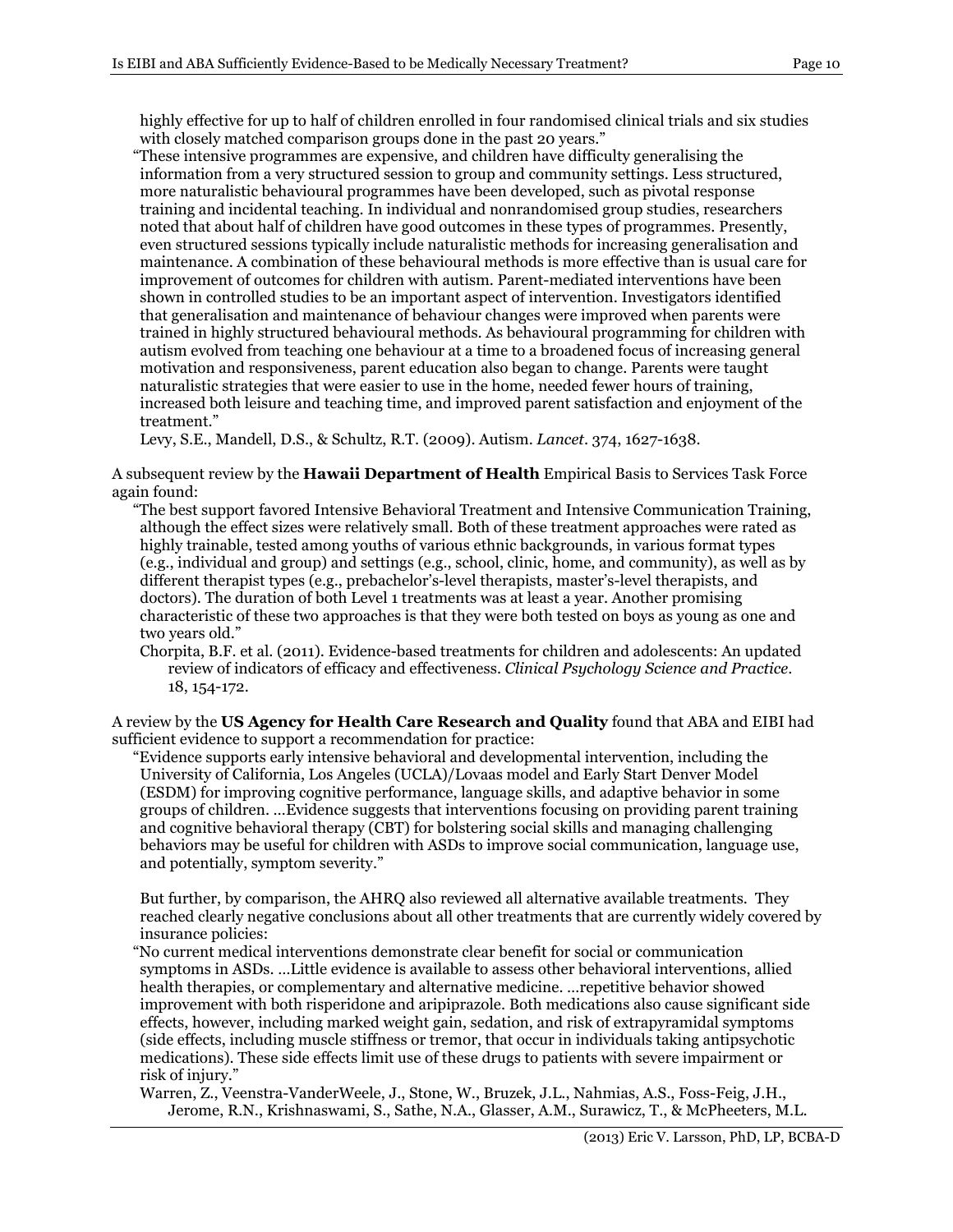(April, 2011). Therapies for Children With Autism Spectrum Disorders. Comparative Effectiveness Review No. 26. (Prepared by the Vanderbilt Evidence-based Practice Center under Contract No.290-2007-10065-I.) AHRQ Publication No. 11-EHC029-EF. Rockville, MD:Agency for Healthcare Research and Quality. Available at: www.effectivehealthcare.ahrq.gov/reports/final.cfm.

#### **Autism Speaks** states:

"Behavior analysis is a scientifically validated approach to understanding behavior and how it is affected by the environment. In this context, "behavior" refers to actions and skills. "Environment" includes any influence – physical or social – that might change or be changed by one's behavior. On a practical level, the principles and methods of behavior analysis have helped many different kinds of learners acquire many different skills – from healthier lifestyles to the mastery of a new language. Since the 1960s, therapists have been applying behavior analysis to help children with autism and related developmental disorders. …Today, ABA is widely recognized as a safe and effective treatment for autism. It has been endorsed by a number of state and federal agencies, including the U.S. Surgeon General and the New York State Department of Health. Over the last decade, the nation has seen a particularly dramatic increase in the use of ABA to help persons with autism live happy and productive lives. In particular, ABA principles and techniques can foster basic skills such as looking, listening and imitating, as well as complex skills such as reading, conversing and understanding another person's perspective." Autism Speaks (2012) Applied Behavior Analysis (ABA). Downloaded from

http://www.autismspeaks.org/what-autism/treatment/applied-behavior-analysis-aba on November 2, 2012.

#### The **US CDC (Centers for Disease Control)** states:

"A notable treatment approach for people with an ASD is called applied behavior analysis (ABA). ABA has become widely accepted among health care professionals and used in many schools and treatment clinics. ABA encourages positive behaviors and discourages negative behaviors in order to improve a variety of skills. The child's progress is tracked and measured." Centers for Disease Control (2012) Autism Spectrum Disorders. Downloaded from http://www.cdc.gov/ncbddd/autism/treatment.html on November 2, 2012.

### **Conclusion**

These results aren't occasional findings. As has been repeatedly stated in many peer-reviewed research reports and in many medical editorials and medical review panel recommendations, Applied Behavior Analysis, Behavior Therapy, and Early Intensive Behavioral Intervention treatments are the only substantiated treatment for children with autism. It is the widely held conclusion of ABA researchers, expert independent review committees, and the central consumer advocacy agencies in the field of autism that Applied Behavior Analysis consists of a large body of valid scientific evidence demonstrating that the technology improves the net health outcome as much as or more than established alternatives, and that these results have been readily attained outside the investigational settings.

### **Bibliography**

- American Academy Of Pediatrics (2001). Policy Statement: The Pediatrician's Role in the Diagnosis and Management of Autistic Spectrum Disorder in Children (RE060018) *Pediatrics,* 107, 1221-1226. http://www.aap.org/policy/re060018.html
- American Psychological Association Division 53: Society of Clinical Child and Adolescent Psychology. Review of Evidence-Based Mental Health Treatment for Children and Adolescents, including Autism. http://effectivechildtherapy.com/sccap/?m=sPro&fa=pro\_ESToptions#sec13 Accessed November 29, 2010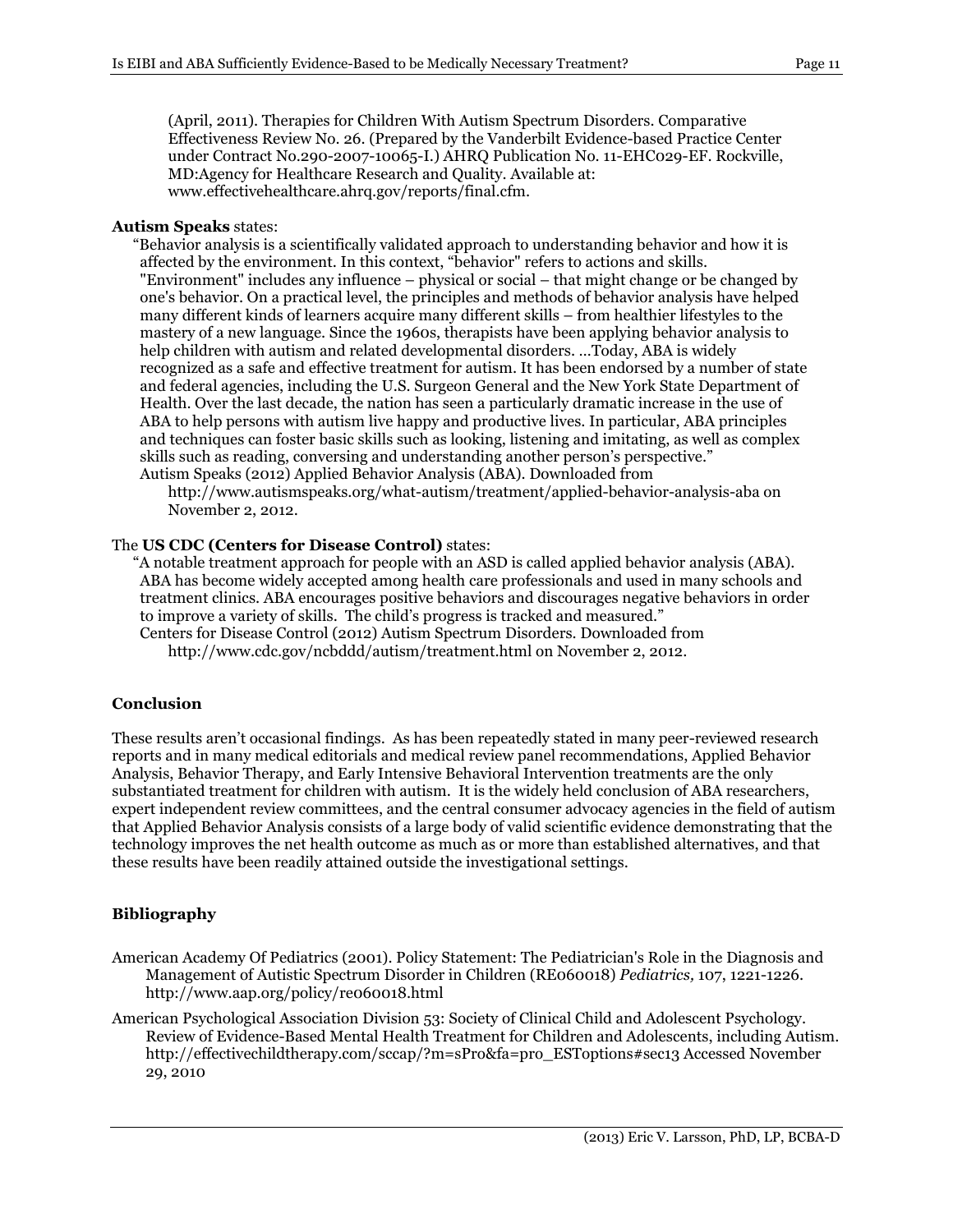- Autism Society of America (1998) Intensive Behavioral Intervention. Informational handout downloaded from www.autism-society.org
- Autism Speaks (2012) Applied Behavior Analysis (ABA). Downloaded from http://www.autismspeaks.org/what-autism/treatment/applied-behavior-analysis-aba on November 2, 2012.
- Baker, B.L. & Feinfield, K.A. (2003). Early intervention. *Current opinion in psychiatry.* 16, 503-509.
- Barbaresi, W.J., Katusic, S.K., & Voigt, R.G. (2006). Autism: A review of the state of the science for pediatric primary health care clinicians. *Archives of Pediatric and Adolescent Medicine*, 160. 1167- 1175.
- Bregman, J.D. & Gerdtz, J. (1997). Behavioral Interventions. In D.J. Cohen & F.R. Volkmar, (Eds.), *Handbook of Autism and Pervasive Developmental Disorders* (pp. 606-630). New York: Wiley.
- Bregman, J.D., Zager, D. & Gerdtz, J. (2005). Behavioral interventions. In F.R. Volkmar, R. Paul, A. Klin, & D. Cohen (eds.) *Handbook of Autism and Pervasive Developmental Disorders.* New York: John Wiley & Sons. 897-924.
- California Legislative Blue Ribbon Commission on Autism (2007). *Report: An Opportunity to Achieve Real Change for Californians with Autism Spectrum Disorders*. Sacramento, CA: The Legislative Office Building. Available online at: http://senweb03.sen.ca.gov/autism
- Centers for Disease Control (2012) Autism Spectrum Disorders. Downloaded from http://www.cdc.gov/ncbddd/autism/treatment.html on November 2, 2012.
- Chorpita, B.F. & Daleiden, E.L. (2007). *2007 Biennial report: Effective psychosocial interventions for youth with behavioral and emotional needs.* Child and Adolescent Mental Health Division, Honolulu: Hawaii Department of Health.
- Chorpita, B.F. & Daleiden, E.L. (2009). *2009 Biennial Report: Effective psychosocial interventions for youth with behavioral and emotional needs.* Child and Adolescent Mental Health Division, Honolulu: Hawaii Department of Health. Available online at: http://hawaii.gov/health/mentalhealth/camhd/library/pdf/ebs/ebs013.pdf
- Chorpita, B.F. et al. (2011). Evidence-based treatments for children and adolescents: An updated review of indicators of efficacy and effectiveness. *Clinical Psychology Science and Practice*. 18, 154-172.
- Cohen, H., Amerine-Dickens, M., & Smith, T., (2006). Early Intensive Behavioral Treatment: Replication of the UCLA model in a community setting. *Developmental and Behavioral Pediatrics*, 27, S145-S155.
- Committee on Children With Disabilities (2001). Technical Report: The Pediatrician's Role in the Diagnosis and Management of Autistic Spectrum Disorder in Children. *Pediatrics,* 107, e85. http://www.pediatrics.org/cgi/content/full/107/5/e85
- Dawson, G. (2008). Early behavioral intervention, brain plasticity, and the prevention of autism spectrum disorder. *Development and Psychopathology*. 20, 775-803. doi:10.1017/S0954579408000370.
- Dawson, G. & Burner, K. (2011). Behavioral interventions in children and adolescents with autism spectrum disorder: A review of recent findings. *Current Opinion in Pediatrics*, 23, 616-620 doi:10.1097/MOP.0b013e32834cf082
- Eikeseth, S., Smith, T., Jahr, E., & Eldevik, S. (2007) Outcome for children with autism who began intensive behavioral treatment between ages 4 and 7: A comparison controlled study. *Behavior Modification*, 31, 264-278.
- Filipek, P.A. et al. (1999). The screening and diagnosis of autistic spectrum disorders. Journal of Autism and Developmental Disorders. 29, 439-484.
- Frazier, T.W., Youngstrom, E.A., Haycook, T., et al. (2010). Effectiveness of medication combined with intensive behavioral intervention for reducing aggression in youth with autism spectrum disorder. *Journal of Child and Adolescent Psychopharmacology*, 20, 167–177.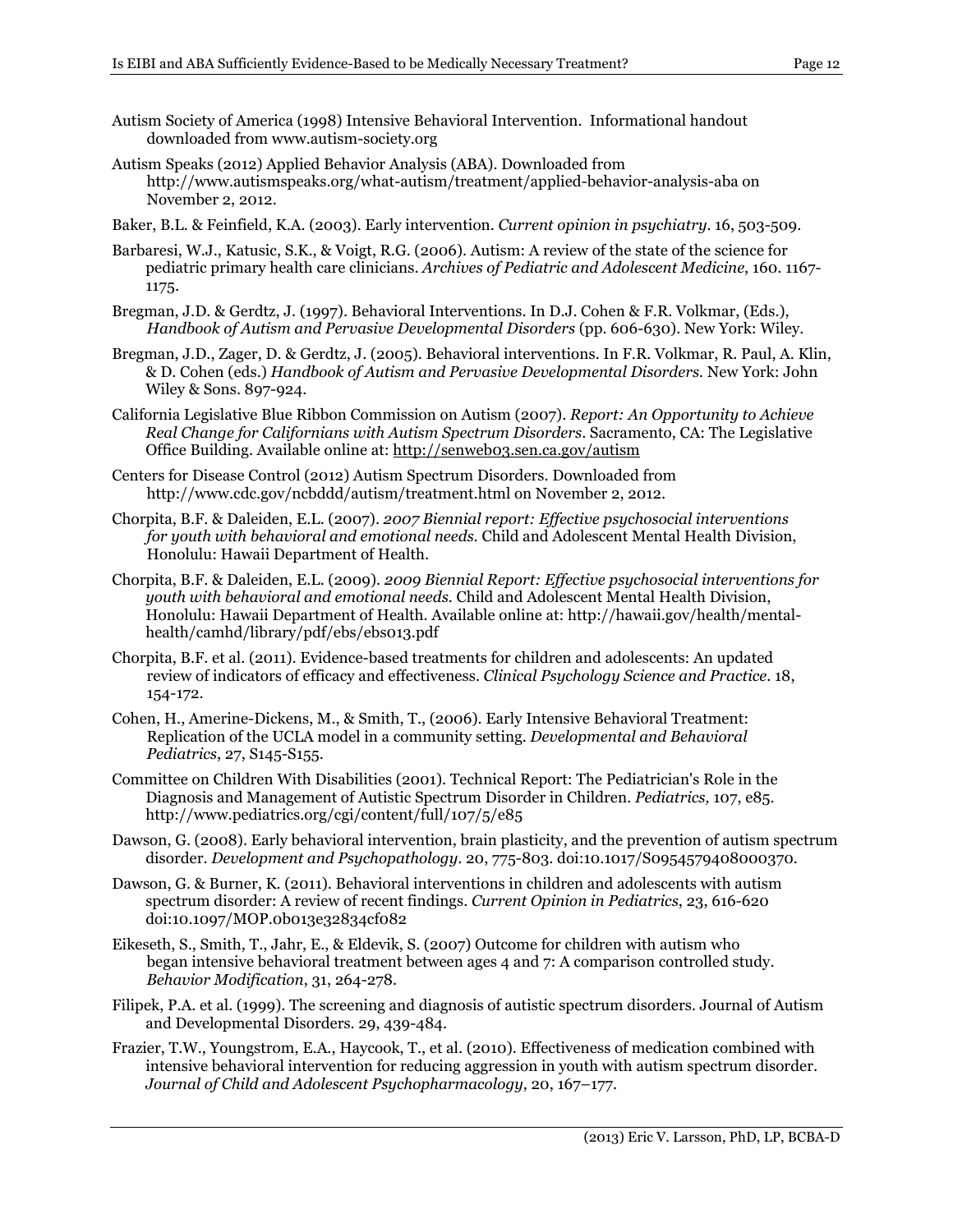- Helt, M., Kelley, E., Kinsbourne, M., Pandey, J., Boorstein, H., Herbert, M., & Fein, D. (2008). Can children with autism recover? If so, how? *Neuropsychology Review*. 18, 339-366.
- Howard, J.S., Sparkman, C.R., Cohen, H.G., Green G., & Stanislaw H. (2005). A comparison of intensive behavior analytic and eclectic treatments for young children with autism. *Research in Developmental Disabilities*. 26, 359-383.
- Howlin, P., Magiati, I., & Charman, T., (2009). Systematic review of early intensive behavioral interventions for children with autism. *American Journal on Intellectual and Developmental Disabilities*. 114:23–41. doi:10.1352/2009.114:23;nd41. PMID 19143460.
- Johnson, E., & Hastings, R.P. (2002). Facilitating factors and barriers to the implementation of intensive home-based behavioural intervention for young children with autism. *Child Care Health and Development*. 28, 123-129.
- Koegel, R.L., Koegel, L.K., Vernon, T.W., & Brookman-Frazee, L.I. (2010). Empirically supported pivotal response treatment for children with autism spectrum disorders. In J.R. Weisz & A.E. Kazdin (Eds.), *Evidence-Based Psychotherapies for Children and Adolescents*. New York: Guilford. 327-344.
- Levy, S.E., Mandell, D.S., & Schultz, R.T. (2009). Autism. *Lancet*. 374, 1627-1638.
- Maine Administrators of Services for Children with Disabilities (2000). *Report of the MADSEC Autism Task Force, Revised Edition..* Kennebec Centre, RR 2 Box 1856, Manchester, ME 04351, http://www.madsec.org/docs/atf.htm
- Mudford, O.C., Martin, N.T., Eikeseth, S., & Bibby, P. (2001). Parent-managed behavioral treatment for preschool children with autism: Some characteristics of UK programs. *Research in Developmental Disabilities*, 22, 173-182.
- Myers, S.M., Johnson, C.P. & the American Academy of Pediatrics Council on Children With Disabilities, (2007). Management of children with autism spectrum disorders. *Pediatrics*. 120, 1162–1182. doi:10.1542/peds.2007-2362. PMID 17967921. Available online at http://aappolicy.aappublications.org/cgi/reprint/pediatrics;120/5/1162.pdf. Accessed November 27, 2007.
- National Institute of Mental Health (2008). Autism Spectrum Disorders: Pervasive Developmental Disorders. NIH Publication no. 08-5511.
- National Research Council (2001). *Educating Children with Autism,* Committee on Educational Interventions for Children with Autism, Division of Behavioral and Social Sciences and Education, Washington, D.C.: National Academy Press. http://books.nap.edu/books/0309072697/html/index.html
- New York State Department of Health Early Intervention Program (1999). *Clinical Practice Guideline: Report of the Recommendations, Autism/Pervasive Developmental Disorders, Assessment and Intervention for Young Children.* Publication #4215. Health Education Services, P.O. Box 7126, Albany, NY 12224. http://www.health.state.ny.us/nysdoh/eip/menu.htm
- Perry, A., Cummings, A., Geier, J. D., Freeman, N. L., Hughes, S., LaRose, L., Managhan, T., Reitzel, J.A., & Williams, J. (2008). Effectiveness of intensive behavioral intervention in a large, communitybased program. *Research in Autism Spectrum Disorders*, 2, 621–642.
- Reichow, B. & Volkmar, F. (2010). Social skills interventions for individuals with autism: evaluation for evidence-based practices within a best evidence synthesis framework. *Journal of Autism and Developmental Disorders*, 40, 149–166.
- Reichow, B., Volkmar, F.R., & Cicchetti, D.V. (2008). Development of the evaluative method for evaluating and determining evidence-based practices in autism. *Journal of Autism and Developmental Disorders.* 38, 1311-1319.
- Rimland, B. (1994). Recovery from autism is possible. *Autism Research Review International*, 8, 3.
- Rogers, S.J. (1998). Empirically supported comprehensive treatments for young children with autism. *Journal of clinical child psychology.* 27. 167-178.